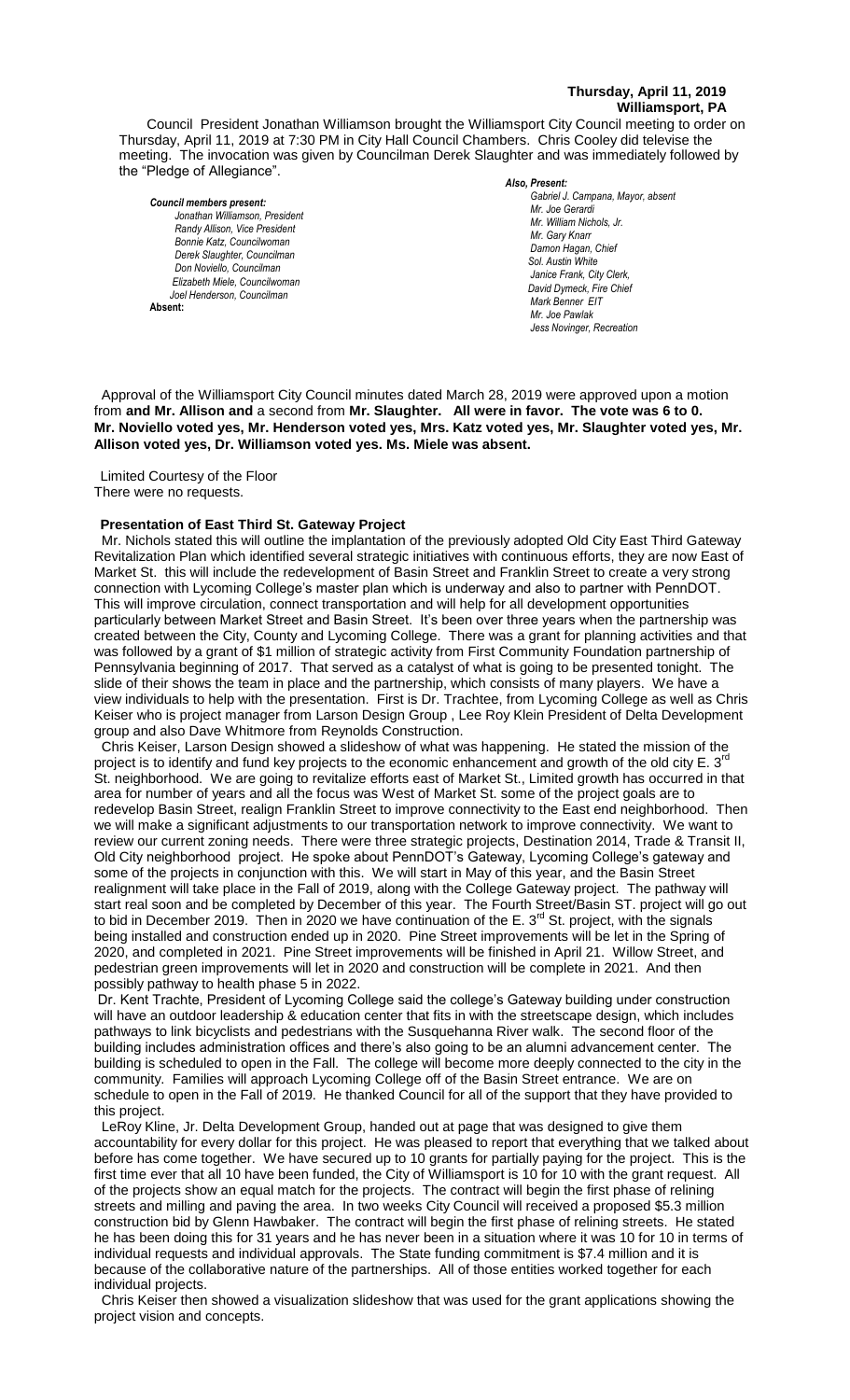Dr. Williamson thanked everyone that were in the public sector and the private sector for everything they have done, he thanked everybody for the update and for everybody's hard work and City Council is proud to be part of this and we look forward to the opportunity for our next step that we need to participate in. We really look to spark economic development and a new way.

 Mr. Allison stated it was roughly about six years ago that the whole idea for having collaboration started, and we are six years into it and it will go to 2022, and where addressing private development that we encourage to see in that area. It's incredible to be able to see the line items that are matched up to the bids and it is incredible to see this accountability that we like to see and participate in. He thanked Mr. Nichols for all his involvement in this.

 Ms. Miele stated she was excited to see this project come to fruition, and happy to see the college partner with the neighborhood. She is looking forward to see exciting new developments over the next few years. Dr. Williamson stated it will enhance the quality-of-life in the area, and who knows in the years to come how much this will generate. He thanked everybody for coming.

## **Ordinance #6370**

### **An Ordinance Designating Saint James Place (final reading)Bill#1736-19**

The City Clerk read the ordinance.

Dr. Williamson asked for a motion and second on the ordinance in final reading.

**Mr. Slaughter made the motion and it was seconded by Mrs. Katz.**

Mr. Benner said he had nothing further to add

Dr. Williamson asked for vote on the ordinance in final reading.

**The ordinance was carried in final reading with seven yes roll call votes. The vote was 7 to 0. Ms. Miele voted yes, Mr. Noviello voted yes, Mr. Henderson voted yes, Mrs. Katz voted yes, Mr. Slaughter voted yes, Mr. Allison voted yes, and Dr. Williamson voted yes.**

## **Resolution #8871**

## **Resolution Honoring Williamsport's Heart & Soul**

The City Clerk read the resolution.

Dr. Williamson asked for a motion and second on the resolution.

**Mr. Allison made the motion and it was seconded by Mrs. Katz.**

Dr. Williamson stated he is happy to present this resolution honoring the organization on all those that are connected to heart and soul. It's been an honor to watch them work over the last three years. And in particular it is a great opportunity for members of our community in a grassroots kind of way through their initiative and bring people together outside the political round, bring together the ideas and find ways to execute those ideas outside the constraints that the government process brings. And then to become advocates for the projects that must have government involvement. They were thinking about the qualityof-life of everyone in this community and giving each one of them a voice. Hopefully this is an encouragement for everyone to engaged in our community. He thanked them and applauded their work.

 Alice Trowbridge stated on behalf of the Greenway partnership and the Heart of Williamsport leadership team and the many volunteers that have been part of this effort, she wanted to thank Council for their support and for passing this resolution and acknowledging what most residents in this community want. In appreciation we are going to give to them a graphic presentation for them to display. There is also laminated copies for each Council member. She stated they wanted to welcome their continued effort as they move forward. We currently have almost 400 volunteers for the city wide and that does not even include the Newberry effort which includes another 50. That is happening over the next two weeks. We want to invite people to be part of our stewardship. We will also be formalizing a Susquehanna Greenway Rivertown team which will focus on the values, beautiful environment and national amenities. She thanked everyone for honoring the heart and soul process and the citizenship that was put into it. Dr. Williamson asked for vote on the resolution.

**The resolution was carried with seven yes roll call votes. The vote was 7 to 0. Ms. Miele voted yes, Mr. Noviello voted yes, Mr. Henderson voted yes, Mrs. Katz voted yes, Mr. Slaughter voted yes, Mr. Allison voted yes, and Dr. Williamson voted yes**

#### **Dr. Williamson changed the order of the agenda.**

## **Subdivision – Lot Addition - Barry Eck & SUSCON – Railway & E. Third St.**

 Mr. Knarr stated this is a request for subdivision and lot add on for the properties at the corner of Railway and E. 3<sup>rd</sup> St. It is a property located in the CS Zoning district. Mr. Eck went through a conditional use it a lot consolidation back in October 2017 to establish a multifamily dwelling unit in that area. So these parcels were consolidated back is one parcel as part of the conditional use. Today's proposal would be to add lot one containing 7763 ft.<sup>2</sup> to the consolidated parcel back in October 17. Lot 2 would be to add on to the Suscon on property of the north. The Lycoming County planning commission did review it and he has attached the comments in the city planning commission did review the proposals on March 18 and gave positive recommendation.

Dr. Williamson asked for motion and a second.

**Mrs. Katz made the motion and it was seconded by Mr. Slaughter.**

Mr. Noviello asked if there was going to be paving done?

Mr. Knarr replied there is no paving that's going to be done, that's going to be a grass area. Originally he was going to do the parking lot, but he elected to leave that is green space.

Dr. Williamson asked if the entities have shared what their intentions were?

Mr. Knarr stated one will take it as a parking lot and Suscon Will also use it as a parking.

Dr. Williamson asked for a vote on the subdivision

**The subdivision was carried with seven yes roll call votes. The vote was 7 to 0.**

**Ms. Miele voted yes, Mr. Noviello voted yes, Mr. Henderson voted yes, Mrs. Katz voted yes, Mr. Slaughter voted yes, Mr. Allison voted yes, and Dr. Williamson voted yes.**

## **Demolition – 217 Brandon Ave – James E. Douty**

Mr. Gerardi stated this demolition is for 217 Brandon Pl., he made a mistake on the certificate.(it said Brandon Ave) This will be a request to demolish the address that is in R2 central zoning district. Structure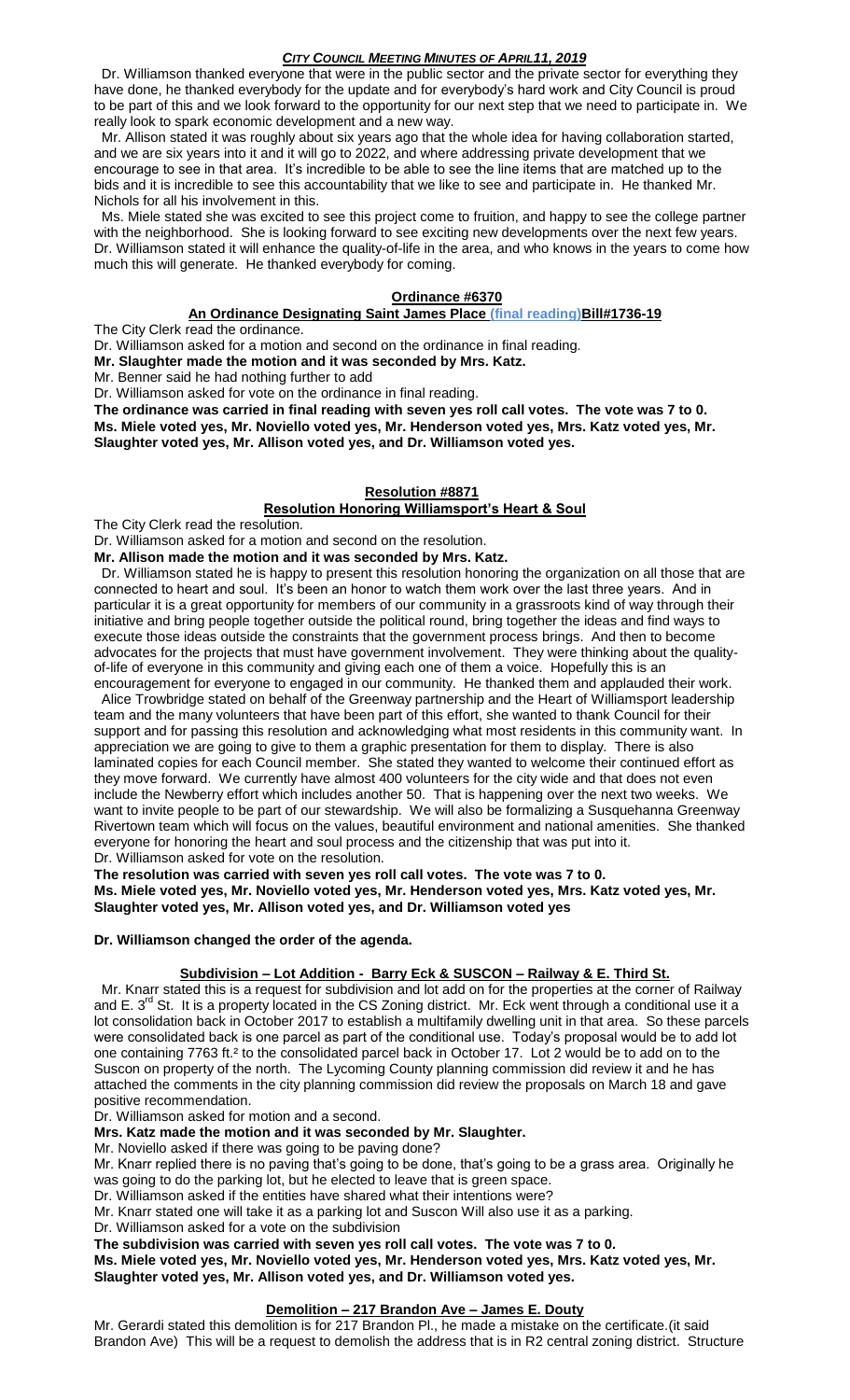was used as a single-family dwelling and has been vacant for several years. Grass will be planted after demolition. The owner then will consolidate the lots into one lot and his intent is to place a garage from his house.

Dr. Williamson asked for motion a request.

**Ms. Miele made the motion and it was seconded by Mrs. Katz.**

**The demolition was approved with seven yes roll call votes. The vote was 7 to 0.**

**Ms. Miele voted yes, Mr. Noviello voted yes, Mr. Henderson voted yes, Mrs. Katz voted yes, Mr. Slaughter voted yes, Mr. Allison voted yes, and Dr. Williamson voted yes**

## **Certificates of Appropriateness – 333 West 4th St. – Edwin & Sally Congdon**

Mr. Gerardi stated this request is from Mr. Edwin Congdon, he is requesting to erect approximately hundred 17 feet of chain-link fence with two gates and 7 feet long, 4 foot high black coated fence. They will be painted black, and this is to enclose the parking lot area that he has. There is a representative here. Dr. Williamson asked for motion and a second on the certificate.

**Ms. Miele made the motion and it was seconded by Mr. Allison.**

## Ms. Miele asked if this meets our design ordinances?

Mr. Knarr stated they do not address this.

Ms. Miele stated to her recollection there is currently some sort of barrier between this parking lot and the rest of that area.

Mr. Gerardi stated yes he does have a wire rope going through, and Mr. Klingerman does have a fence up. Ms. Miele asked if he is going to be removing other materials?

Mr. Congdon spoke from the audience. Inaudible…..

Mr. Gerardi stated he attached pictures of what that fence is going to look like.

 Mr. Congdon came up to podium to speak and stated on the east line which is between the rear of Katie's back to Mr. Klingerman's outside bar area, the fence will be 6 foot high, black coated so it won't rust, with the gate at the end of the building for Katie's. On the west side will be a 4 foot fence that's 117 foot long with gates to protect my property because I have had issues with parking. The 4 foot fence will give visibility and the gates are there because of the elimination in the central business district, and what is there between the Community arts Center, the arena, etc. and everyone wants to use my property. Dr. Williamson asked if there were any additional comments or questions.

# **The certificate of appropriateness was carried with six yes roll call votes. The vote was 6 to 1.**

**Ms. Miele voted NO, Mr. Noviello voted yes, Mr. Henderson voted yes, Mrs. Katz voted yes, Mr. Slaughter voted yes, Mr. Allison voted yes, and Dr. Williamson voted yes**

Mr. Gerardi asked Ms. Miele to give an update as to what is going on with the discovery building**.** Ms. Miele stated that she did talk to the new owner this morning, and they have closed on the structure, there were about \$30,000 in back taxes, the new developer paid the tax bill. The proposal is market rate apartments throughout the entire structure. The parking lot that would sit directly next year building, is not owned by the developer, but the building itself, they have all the finances in place. They should be moving very quickly and it should add a little bit more to the neighborhood and more foot traffic.

Mr. Gerardi said and once the new developer starts, then Mr. Klingerman can go in and fix what he needs to fix.

Ms. Miele stated it looks as though currently we are moving forward.

# **Certificates of Appropriateness – 245 West Fourth St – City of Williamsport**

Mr. Gerardi stated this is for the city of Williamsport, this is for the construction of a handicapped ADA ramp, railing and lighting. The ramp is to be approximately 7 foot in length, he has attached drawings and pictures, it doesn't affect the removal of the tree on the side. It will come down to landing in front of it and then it will come out the side.

Dr. Williamson stated so this is a certificate of appropriateness, and obviously the city is the owner, so the discussion could go in the direction of waiting. So he asked for motion and a second.

# **Mr. Noviello made the motion seconded by Mr. Henderson.**

 Ms. Miele stated we did discuss this a little bit at the meeting, when we combined our finance with public works. So we looked at this discussion on the ramp, and a constituent came in to talk to us a little bit. It seems to me that it was the general opinion of the committee members in attendance, stated it might be wise for us to move a little bit further in the funding before we approve this certificate of appropriateness. Mr. Henderson stated that the pictures look great and this will look wonderful, provided that we can pay for it. Since we are the ones that have to make the decision how we can pay for, I feel that that is appropriate that we need to check the final funding before we move ahead for it.

#### **Mr. Henderson made the motion that we table this now. Ms. Miele seconded it.**

Mr. Noviello asked if there was any kind a timeline? So do we have any indication of the timeline? Ms. Miele stated the process was moving forward, as only a month before we put it out to bid, we are waiting on a construction estimate and it shouldn't take long to resolve all of that. But the total budget is estimated about 565,000, but should the project come in over budget then we might have to curtail some of our beautiful work here.

Mr. Henderson stated he doesn't think this will be dragged out, in fact this kind of action can be approved in any meeting very easily and very quickly. But he feels it is important to make sure that we can pay for before we fully approve, and the timing comes down to whether the administration will be able to get together, and get it ready.

Dr. Williamson asked for a vote on the motion to table.

**The certificate of appropriateness is tabled with seven yes roll call votes. The vote was 7 to 0. Ms. Miele voted yes, Mr. Noviello voted yes, Mr. Henderson voted yes, Mrs. Katz voted yes, Mr. Slaughter voted yes, Mr. Allison voted yes, and Dr. Williamson voted yes**

Dr. Williamson asked if there is a presumption of approval if we don't act on this application during the particular time.?

Mr. Austin White answered no I don't think so since it is the city owns it. But he will look at it and get back to everyone.

## **Certificates of Appropriateness – 214 Basin St – Travis Hammond**

Mr. Gerardi stated attached for your approval is resurfacing the exterior of the structure. The material to be used would be metal siding and roofing, the colors would be as follows. The walls will be to colors, and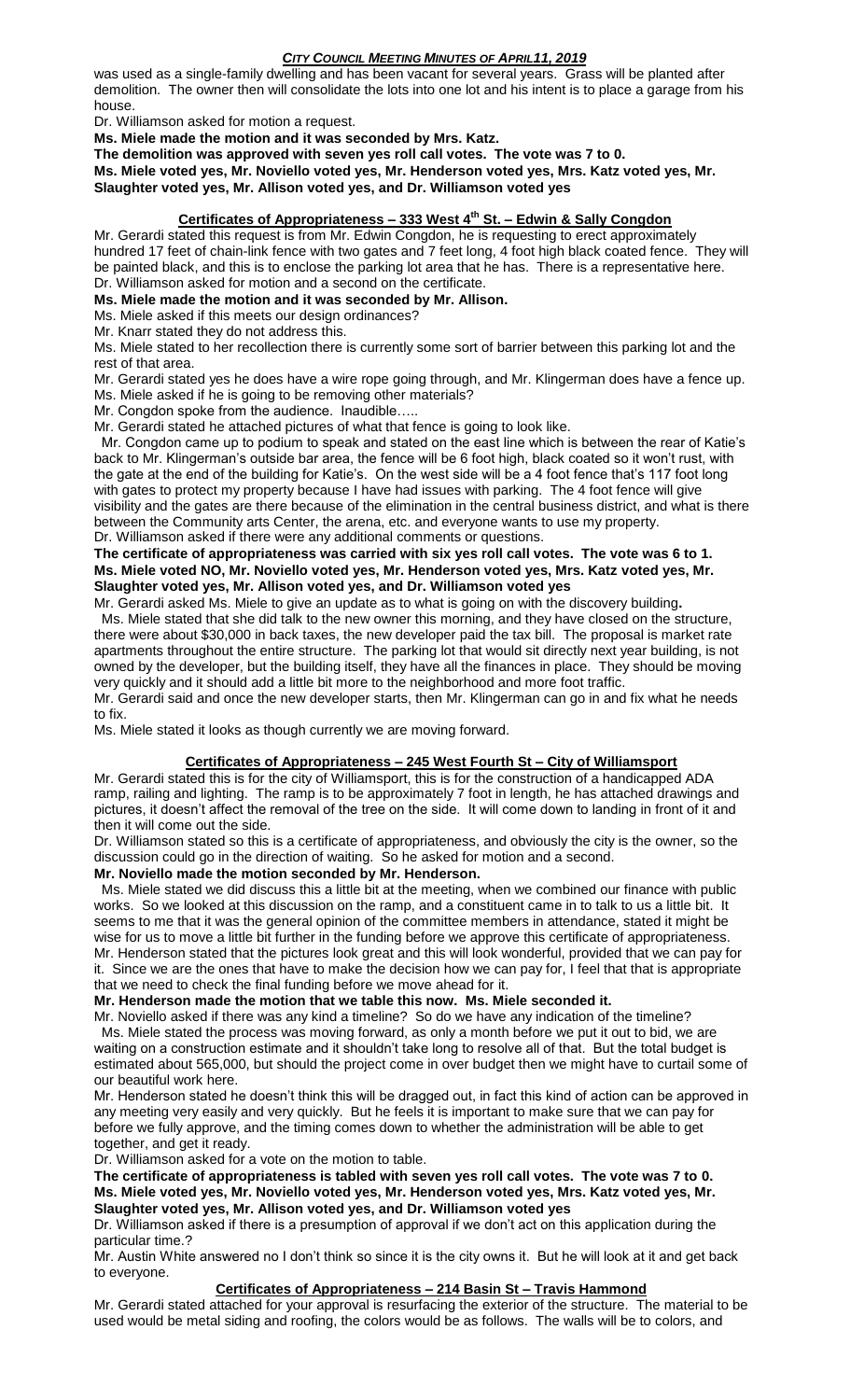they  $1<sup>st</sup>$  feet of it will be a charcoal and the remaining will be a natural gray. The roof will be charcoal also. All the trim around the windows and doors would be white. We do have a representative here.

#### Dr. Williamson asked for a motion and a second to approve the certificate. **Mrs. Katz made the motion and it was seconded by Mr. Henderson.**

Dr. Williamson asked what the design standards say about metal siding.

Mr. Gerardi stated the way it has been interpreted is, you can use it on a wall surface up to 49% could be metal. That's how it was for Mr. Klingerman's project, but this one is all metal so it does not meet the design standards. The owner has requested to come forward to try to make it all metal.

 Dr. Williamson stated just to be clear, it does not meet the design standards according to your office, but in essence it is an appeal for us to waive the standards.

 Ms. Miele stated well she's continued to maintain over the past several years that we need to strengthen our design standards, our design standards has remain static. They are relatively minimal and not particularly constricted. But this quarter is in the midst of a revitalization, so, given the looks at the other structures, in the neighborhood, none of them are sided with metal. She stated for that reason, she will not be inclined to support this certificate of appropriateness. But she be happy either here or in another venue to try to work with Mr. Gerardi to have some approach that would satisfy the owner's budget and design standards.

Mr. Gerardi stated the only other metal building he knows that was approved, was Mr. Klingerman's and what he tore down was brick and what remained was metal.

 Dr. Williamson stated that he will not be inclined to approve the certificate because he agrees with Ms. Miele that we'd be better off to have updated design standards that he was highly involved in writing over decade ago now. And so to say that were going to weaken are already incomplete design standards is a concern to him. My decisions are always made of not what I want to see happen, not what I prefer to see happen, but to not fight the battle of changing the law based on the individuals proposal. If he met the design standards and I didn't like it, I would still be in favor of the application because that's what the law says. But here the situation is reversed and the law says it is not appropriate to have a metal building in the CBD.

 Mr. Hammond the owner of the property, stated that the property is all block, it is all peeling paint, he was trying to design it to make it look nice for the neighborhood but as far as feasibility, that was his feasibility to put metal on. If it gets tabled he is just going to keep a block and it's going to look like that. I was trying to dress at the neighborhood to make it look nice. I guess it will stay block.

 Dr. Williamson stated he completely understands this, and his suggestion is if it does end up being rejected, Mr. Gerardi may have through his experience point you to other people who might be able to give some ideas on given a similar budget of what might be could consistent.

Mr. Hammond stated he has a block building and it is not a historic building, he purchased the building and he thought he would dress it up, and dress up the neighborhood and make it look nice. The neighbors were very happy about it, but that's fine.

Dr. Williamson stated he does appreciate the intentions and he doesn't question it at all.

 Mr. Henderson stated that this is a difficult situation because we want to see the building looking nice, but he personally doesn't feel at liberty just to change the law with his vote. So he is compelled by his conviction just to stick with what the law says. He has to vote according to his conscience, but maybe we can help and figure out some way to resolve that and allow him to use those funds in another way that would allow him to dress it up.

 Mrs. Katz stated when we ask people to serve on committees, one of the things we do ask, is that you follow the letter of the law, and this is our law, and we can't go against it and expect people to not do it. Mr. Allison asked what the building was currently used for.

Mr. Hammond answered just warehouse space, he changed it on the inside and thought maybe he would dress up the outside, but he only has limited funds.

Dr. Williamson asked for a vote on the certificate.

**The certificate of appropriateness was denied with seven no votes. The vote for denial was seven to nothing.** 

**Ms. Miele voted no, Mr. Noviello voted no, Mr. Henderson voted no, Mrs. Katz voted no, Mr. Slaughter voted no, Mr. Allison voted no, and Dr. Williamson voted no.**

#### **Resolution #8872**

## **Real Estate Reduction – Weis Markets 2019**

The City Clerk read the resolution.

Dr. Williamson asked for a motion and second on the resolution

**Mr. Allison made the motion and it was seconded by Mr. Slaughter.**

Mr. Grimes stated this is for real estate reduction for taxes at 636 W. 3<sup>rd</sup> St., Weis Markets building this was appealed to the county in 2017. That assessment appeal was denied by the county and then that assessment was challenged at the Commonwealth Court on this was the settlement that was reached between the city school district and the County and Weis Markets.

Mr. Allison asked for education on the process, the land assessment was reduced.

Mr. Grimes said the reassessment has to be taken off both the land and the improvement.

Mr. Allison asked if somebody buys the property are we able to go back?

 Mr. Grimes answered we are able to go back and we have a right to appeal to the county about the tax and what it should be raised to if someone does buy it. We have other opportunities to change the assessment, generally when the permits are pulled, because somebody is not willingly going to turn over their taxes to us.

Mr. Knarr stated there is a developer that might come in there but we are not at liberty to say who. Dr. Williamson asked for vote on the resolution.

**The resolution was carried with seven yes roll call votes. The vote was 7 to 0.**

**Ms. Miele voted yes, Mr. Noviello voted yes, Mr. Henderson voted yes, Mrs. Katz voted yes, Mr. Slaughter voted yes, Mr. Allison voted yes, and Dr. Williamson voted yes**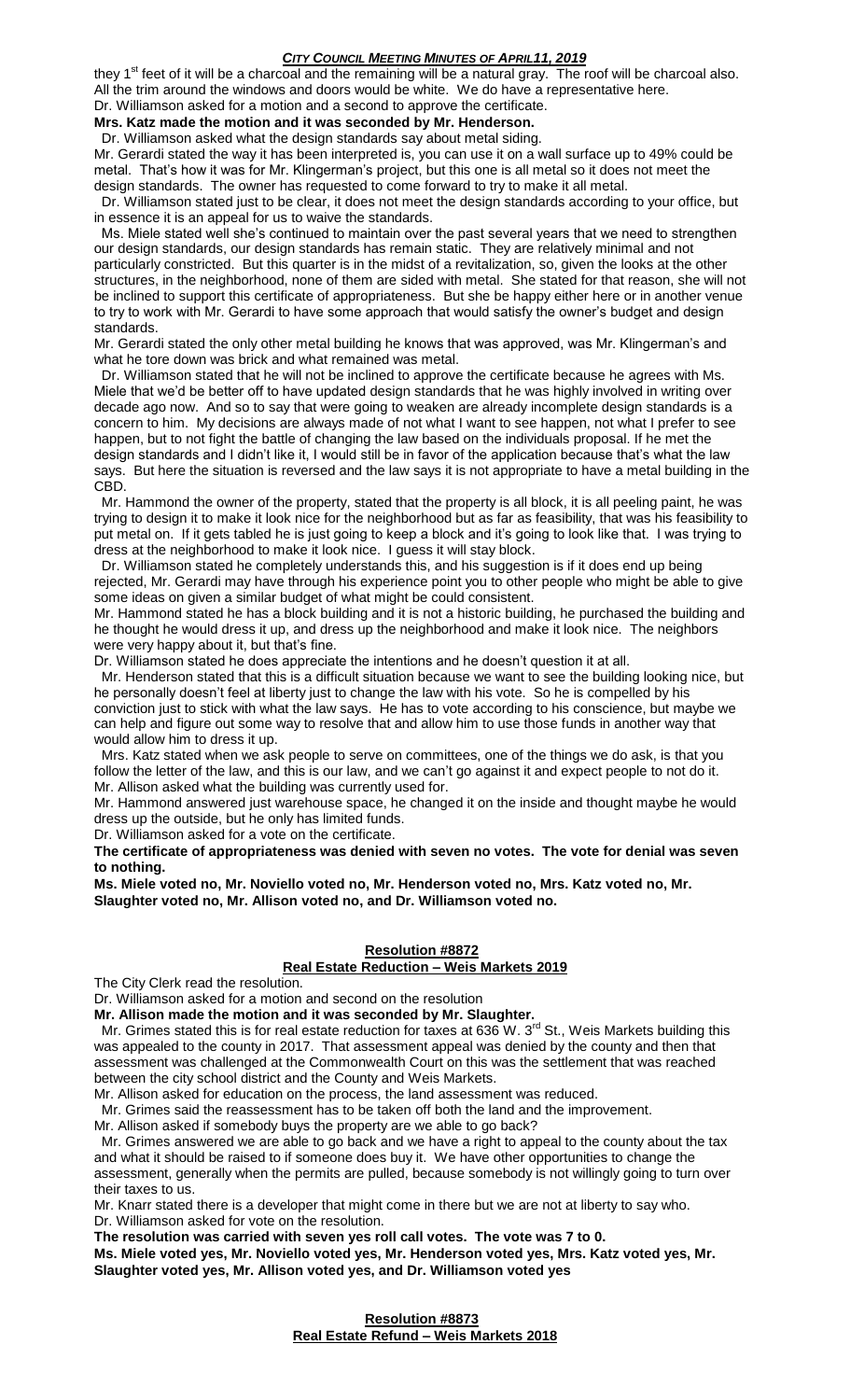The City Clerk read the resolution. Dr. Williamson asked for a motion and second on the resolution.

**Mr. Allison made the motion and it was seconded by Mr. Slaughter.**

 Mr. Grimes stated because this was filed in 2017, it would become effective January 2018, and because we tax them at a higher rate than the building stood up and valued in 2018, we do have to refund the property owner for the taxes paid in 2018. That refund amount based on the assessment and change would be \$7256.94.

Dr. Williamson asked for vote on the resolution.

**The resolution was carried with seven yes roll call votes. The vote was 7 to 0. Ms. Miele voted yes, Mr. Noviello voted yes, Mr. Henderson voted yes, Mrs. Katz voted yes, Mr. Slaughter voted yes, Mr. Allison voted yes, and Dr. Williamson voted yes**

#### **Resolution Authorizing Submission of GTRP Grant Application to Commonwealth Financing Authority**

The City Clerk read the resolution.

Dr. Williamson asked for a motion and second on the resolution

**Mr. Noviello made the motion and it was seconded by Mrs. Katz.**

 Ms. Novinger stated so this would be a grant application for the Memorial Park playground. We have received multiple quotes as well as depictions of the proposed playground and so this would just be a grant application for funding for that project.

 Ms. Miele stated Finance did discuss this item and referred it to the full body of Council with a recommendation to table it. The grant application was due on 31 May. We had to have the recreation and streets and parks department gather information related to submitting the application. So we need to check the funds to meet the quote that was and also the 15% match. The lowest quote was over \$250,000. We need to wait until we have gathered all the quotes to see just what we are able to afford. She did speak to Jason Fitzgerald from Penn Strategies who's been working on putting the grant application together and made them aware that we were thinking that maybe we should table this, and we have another three meetings for this grant application is due and she asked Mr. Fitzgerald to attend that meeting.

Dr. Williamson asked if a better solution would be to remit this back to finance committee?

**Ms. Miele made a motion to remit this back to the finance committee, pending more information. Mr. Allison seconded it.**

Mr. Henderson stated it's not because we are against this project, or against a grant, because we are in favor but we just don't have all the pieces together yet. So would be unwise to approve the submission of a grant.

Dr. Williamson asked for vote on the motion to remit the resolution.

**This resolution was remitted back to the Finance Committee. The vote was 7 to 0. Ms. Miele voted yes, Mr. Noviello voted yes, Mr. Henderson voted yes, Mrs. Katz voted yes, Mr. Slaughter voted yes, Mr. Allison voted yes, and Dr. Williamson voted yes**

## **Resolution #8874**

## **Resolution Authorizing the Execution of a Lease Agreement for Purchase of 2019 Caterpillar Backhoe**

The City Clerk read the resolution.

Dr. Williamson asked for a motion and second on the resolution.

**Mr. Allison made the motion and it was seconded by Mrs. Katz.**

 Mr. Winder stated this resolution is to approve to finance a 2019 Caterpillar backhoe. The annual payments will be made in 2020, 2021, 2022 in the amount of \$20,837.59. We would make it initial down payment this year of \$30,000, plus they would give us \$30,000 trade-in value. The total cost of the new machine would be \$116,500. We did check with a couple financial institutions to try to get the best interest rate. Caterpillar financial services was the best one for money pleasant make that one-stop shopping.

 Ms. Miele stated this was reviewed by the finance committee and we did forward this to the full body of Council with a positive recommendation. The item will be fully paid off in 2022. It is exciting that we got trade-in value of nearly ¼ value of the new item. It is not exciting that the cost has nearly doubled since we purchased one in 2006. The streets and parks department thinks we are in a good position to do that and this is much more needed than trucks.

Mr. Allison stated Mr. Winder gave a background of why we need it.

Dr. Williamson asked for a vote on the resolution.

**The resolution was carried with seven yes roll call votes. The vote was 7 to 0.**

**Ms. Miele voted yes, Mr. Noviello voted yes, Mr. Henderson voted yes, Mrs. Katz voted yes, Mr. Slaughter voted yes, Mr. Allison voted yes, and Dr. Williamson voted yes**

## **Resolution #8875**

## **Resolution Authorizing the Purchase of a 2019 Caterpillar 420 F2 Backhoe**

The City Clerk read the resolution.

Dr. Williamson asked for a motion and second on the resolution

**Mr. Allison made the motion and it was seconded by Mr. Slaughter**.

 Mr. Winder stated I know 2006 doesn't sound very old for machine, but this machine was used at Graffius Run with very high water and for snow removal and for planting trees and rebuilding of catch basins. The streets and parks department is currently installing 600 feet of drainpipe and catch basins. Hopefully this machine will be used in the future for large projects. He spoke about the paving of streets coming up and how much money we have saved by installing the piping ourselves.

Mr. Allison stated Mr. Winder is going to explore to see if the drainpipe that they have replace can be used for MS4.

Ms. Miele stated finance reviewed this and send it to the full body of Council with a positive recommendation.

Mr. Noviello wanted to thank Adam because anytime we can do in-house work it can save us a lot of money. He has been with Adam's crew a couple of times and seen how they worked with other departments and maybe this is a new way to go for us and try to do as much in-house as we can.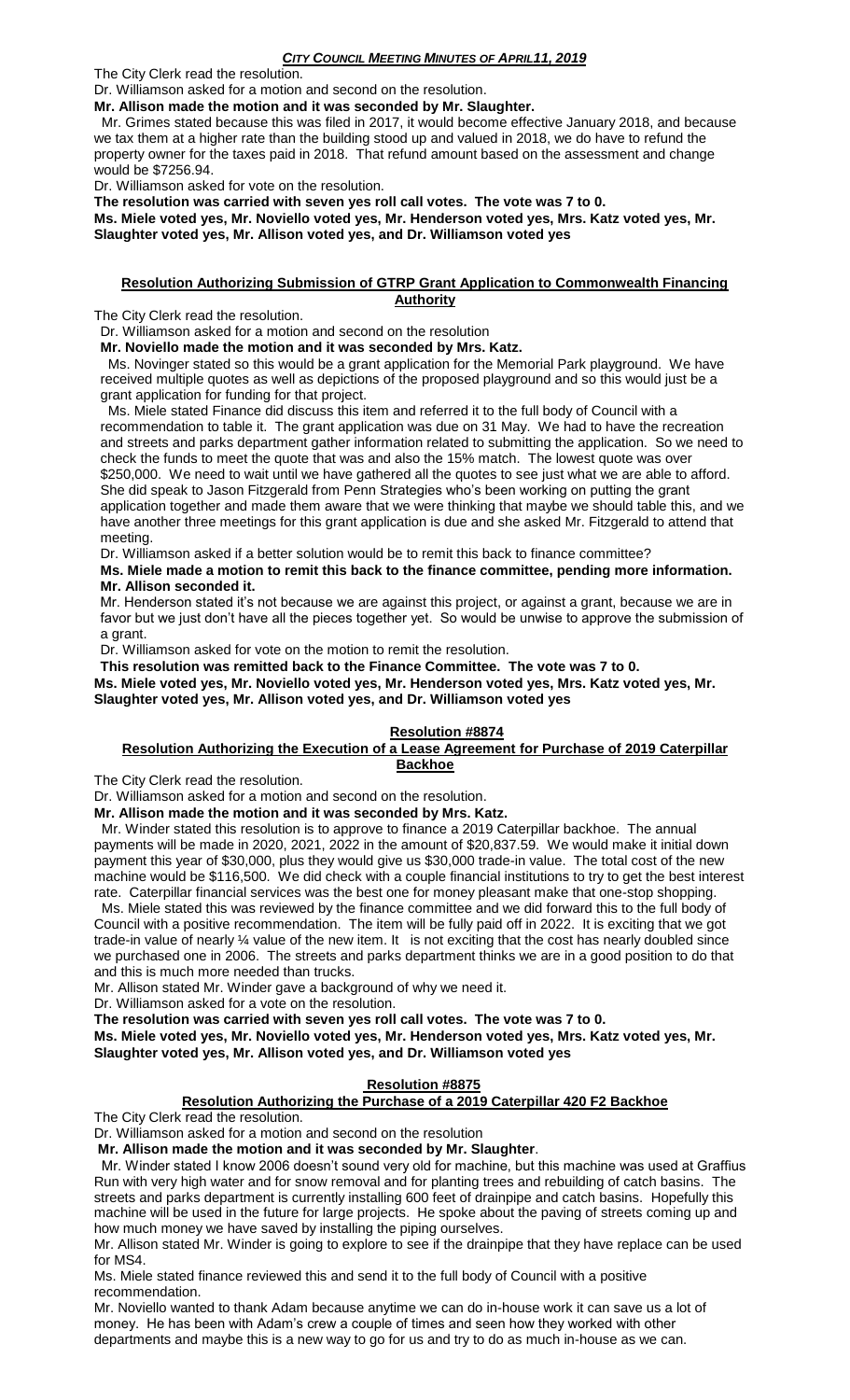Mr. Henderson stated he wanted to mention that the trade-in value was \$30,000 and that is almost half of what we paid for before we lose any more value on that.

Dr. Williamson asked for vote on the resolution.

**The resolution was carried with seven yes roll call votes. The vote was 7 to 0.**

**Ms. Miele voted yes, Mr. Noviello voted yes, Mr. Henderson voted yes, Mrs. Katz voted yes, Mr. Slaughter voted yes, Mr. Allison voted yes, and Dr. Williamson voted yes**

### **Resolution #8876**

#### **Resolution Awarding the Aggregate Bids for the City of Williamsport**

The City Clerk read the resolution.

Dr. Williamson asked for a motion and second on the resolution

**Mr. Slaughter made the motion and it was seconded by Mr. Henderson.**

 Mr. Winder stated this is just a standard resolution that we bring forward every year. We join in with other municipalities under the West branch and submit what our potential aggregates are. This is just a list of vendors that were the lowest bidders for us. This is just for your approval to make the purchase from those vendors.

 Ms. Miele stated this was reviewed by finance and forwarded to the full body of Council with a positive recommendation.

Dr. Williamson asked if there were any comments or questions.

**The resolution was carried with seven yes roll call votes. The vote was 7 to 0.**

**Ms. Miele voted yes, Mr. Noviello voted yes, Mr. Henderson voted yes, Mrs. Katz voted yes, Mr. Slaughter voted yes, Mr. Allison voted yes, and Dr. Williamson voted yes**

### **Resolution #8877**

#### **Resolution Authorizing the Execution of an Agreement between City & Penn College of Technology**

The City Clerk read the resolution.

Dr. Williamson asked for a motion and second on the resolution

**Mr. Allison made the motion and it was seconded by Ms. Miele.**

 Mr. Winder stated that he apologized that this was put on the agenda late. This was an agreement with Penn College, because the college generally assist us with planning of the trees. On Tuesday he received an email from the college requesting this email be signed. This basically gives the director of streets and parks the permission for this agreement for the college kids to come and help plant trees.

Dr. Williamson asked Mr. White if Mr. Noviello should sub stain on this one.

Mr. White stated it is probably not necessary but if he's not comfortable voting on it it would be okay. Ms. Miele stated this item came through finance, and we did not make a recommendation because it was not on the agenda.

Dr. Williamson asked for vote on the resolution.

**The resolution was carried with six yes roll call votes. The vote was 6 to 0.**

**Ms. Miele voted yes, Mr. Noviello abstained, Mr. Henderson voted yes, Mrs. Katz voted yes, Mr. Slaughter voted yes, Mr. Allison voted yes, and Dr. Williamson voted yes**

## **Resolution #8878**

#### **Resolution Awarding 2019 Contract for Street Line Painting for the City of Williamsport** The City Clerk read the resolution.

Dr. Williamson asked for a motion and second on the resolution

**Mr. Noviello made the motion and it was seconded by Mr. Henderson.**

 Mr. Winder stated this resolution is the same as the aggregate one, the only difference is this work was all to be done last year by this contractor, the contractor never made it through multiple municipalities. So upon an agreement between the West branch solicitor and this contractor, the work will actually be done as 60% of the original costs. This would basically cover our line painting for this year. Originally the cost would've been \$13,072.25, and the new prices \$8758.41. After talking to Mr. Smith, he said that I needed to bring in new resolution to counsel for under this year, but leave the price at the original costs and let you know it will be done at 60%.

 Ms. Miele stated this was reviewed by Finance and we did not make a recommendation because it wasn't on the agenda, but it's perfect that we will save 40% on this.

Mr. Noviello stated we spoke about the idea of curbing painting, do we contract this out or do we do that inhouse?

Mr. Winder answered we do that in-house. We do the crosswalks and the arrows and the turning lanes, this contract is basically for the double yellow, skip lines, single white lines. They come through in two days and accomplish all that painting.

Dr. Williamson asked if there were any more comments or questions.

**The resolution was carried with seven yes roll call votes. The vote was 7 to 0.**

**Ms. Miele voted yes, Mr. Noviello voted yes, Mr. Henderson voted yes, Mrs. Katz voted yes, Mr. Slaughter voted yes, Mr. Allison voted yes, and Dr. Williamson voted yes**

Mr. Winder stated the Pennsylvania Municipal League puts their magazine out every month, and Streets and Parks may actually be the front cover of next month's magazine for the project we did on Memorial Avenue.

## **Resolution #8879**

# **Resolution Addendum to AmeriCorps Partner Agreement**

The City Clerk read the resolution.

Dr. Williamson asked for a motion and second on the resolution

**Mr. Allison made the motion and it was seconded by Mr. Henderson.**

 Ms. Novinger, stated this is simply an addendum to the agreement which we approved last August for part-time person, August through August. However, Kayla was able to find gainful employment outside, which is the point of AmeriCorps. We wish her the very best, but for the time that she was in the office in the time that she served with us, we do owe STEP AmeriCorps \$1853.52. So it is less than the \$4800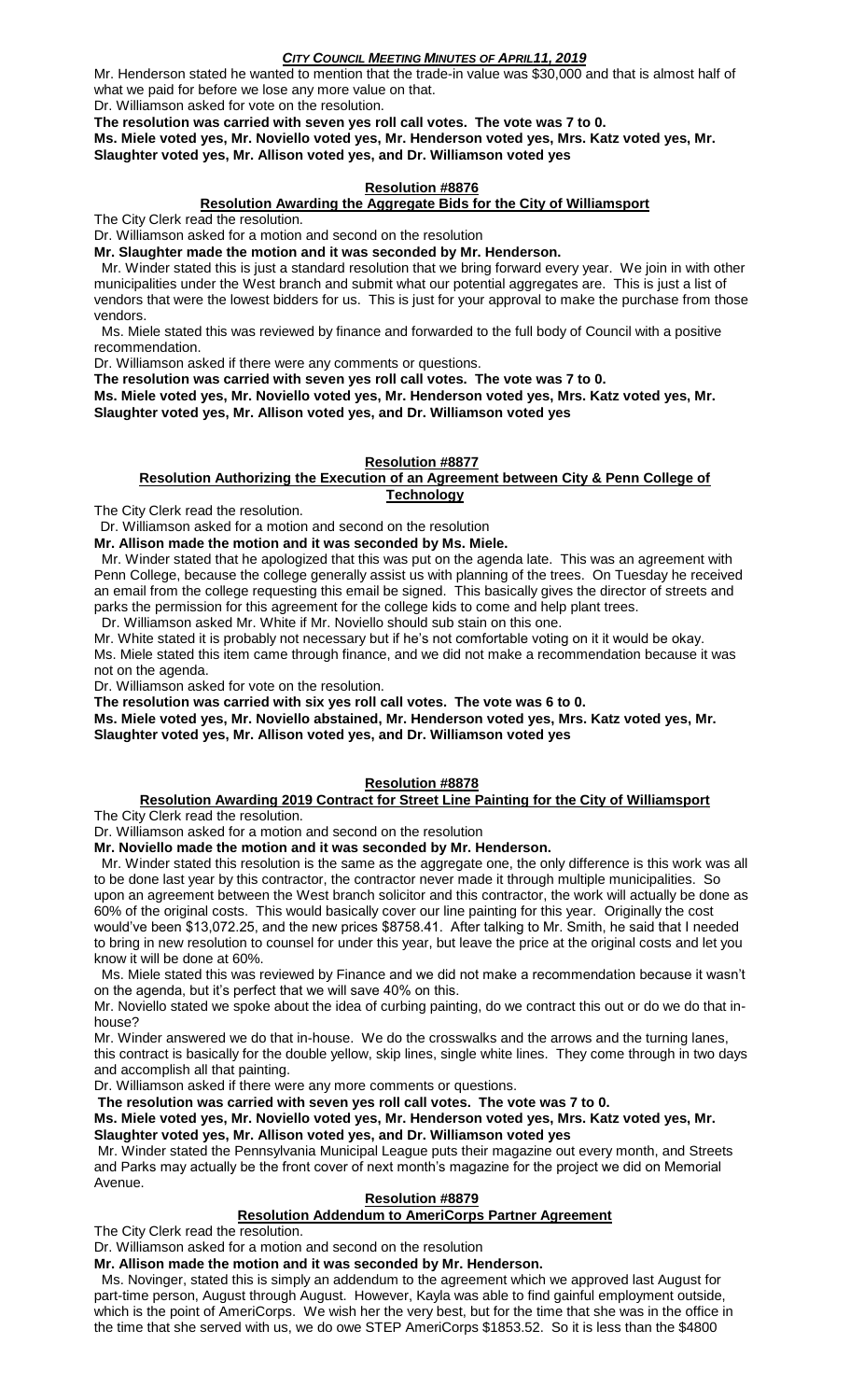which we had budgeted. The only difference for this is that they are asking that we re-sign the agreement with the addendum, stating that we acknowledge she did not finish her time with us. However she was on track to complete more full-time hours rather than half time hours which is what we originally requested. Ms. Miele stated Finance did forward this to the full body of Council with a positive recommendation. The

only note is that we have \$3000 surplus in this line item and Ms. Novinger to find out what that can best be used for.

Dr. Williamson asked for any other comments or questions.

**The resolution was carried with seven yes roll call votes. The vote was 7 to 0. Ms. Miele voted yes, Mr. Noviello voted yes, Mr. Henderson voted yes, Mrs. Katz voted yes, Mr. Slaughter voted yes, Mr. Allison voted yes, and Dr. Williamson voted yes**

#### **Mr. Allison took over the meeting.**

# **Resolution #8880**

**Resolution to Approve an Agreement with M&T Bank for 2019 Chevrolet Tahoe**

The City Clerk read the resolution.

Mr. Allison asked for a motion and second on the resolution.

**Mrs. Katz made the motion and it was seconded by Mr. Slaughter.**

 Chief Dymeck stated this resolution is to approve an agreement with M &T bank for the financing of a 2019 Chevy Tahoe that will be used as a command vehicle in our department. The price of the vehicle was \$54,462.40. There will be a \$10,000 down payment on the vehicle at the time of the purchase. This is a three year lease agreement with one dollar by back at the end of the lease agreement. The yearly payments will be \$16,168.59 with an interest rate of 4.392%. This did come before finance committee.

 Ms. Miele stated Finance did forward this to the full body of Council with a positive recommendation in May knew that the only real difference was about \$500 from the contract that we initially authorized two weeks ago.

Mr. Allison asked for vote on the resolution.

**The resolution was carried with six yes roll call votes. The vote was six to 0.**

**Ms. Miele voted yes, Mr. Noviello voted yes, Mr. Henderson voted yes, Mrs. Katz voted yes, Mr. Slaughter voted yes, Mr. Allison voted yes, and Dr. Williamson left the room.**

Accept for Filing:

Public Works Meeting 02/12/19 Public Safety Meeting 01/15/19 Finance Meeting 01/15/19 Controller's Report Feb 2019

Mr. Allison asked for a motion to approve these minutes for filing.

**Mr. Slaughter made the motion and it was seconded by Mr. Henderson.**

Mr. Allison asked for vote on the approval for minutes.

**The minutes were carried with six yes roll call votes. The vote was 6 to 0.**

**Ms. Miele voted yes, Mr. Noviello voted yes, Mr. Henderson voted yes, Mrs. Katz voted yes, Mr. Slaughter voted yes, Mr. Allison voted yes, and Dr. Williamson left the room.**

Announcements

There will be an executive session immediately following this meeting for the purposes of negotiation. The next regularly scheduled City Council meeting will be held on Thursday, April 25, 2019 at 7:30 PM, in City Hall Council Chambers. (**Enter through the police department at rear of building for meetings after 5:00 PM.)**

| <b>Upcoming Meetings:</b> |                                       |
|---------------------------|---------------------------------------|
| Monday, April 15          | 12:00 PM Planning Commission          |
| Tuesday April 16          | 10:00 AM Blighted Property            |
|                           | 3:30 PM ERC                           |
|                           | 6:30 PM HARB                          |
| Thursday, April 18        | 10:30 AM Zoning Hearing Board         |
|                           | 4:00 PM Board of Health               |
| Monday, April 22          | 4:00 PM Recreation Commission Meeting |
| Tuesday, April 23         | 1:00 PM Finance Committee             |
|                           | 2:30 PM Public Works                  |
|                           | 3:30 PM Public Safety                 |
| Wednesday, April 24       | 11:30 AM Redevelopment Authority      |
| Thursday, April 25        | 7:30 PM City Council Meeting          |

#### *Room]*

*[Meetings Held in Council Chambers Unless Otherwise Noted – [scr] = William Sechler Community* 

Dr. Williamson asked if there were any questions from members of City Council. Mrs. Katz stated there will definitely be a Public Works meeting on Tuesday, April 23 and she thanked all of her colleagues for taking up the slack.

 Mr. Slaughter wanted to remind everyone that this Saturday Mr. Ronnie Dietmer will have the first public cleanup, starting at Stevens school from 8:00 AM to 11 AM and later a cleanup in another neighborhood. Then at noon, we will transfer over to Fire Tree, and there is going to clean up in that area, there will be kids activities, food trucks and all the proceeds will benefit the all-inclusive playground at Stevens. It is in conjunction with the school district, and all proceeds go back to that. There is also an Easter egg, in Brandon Park on Saturday at 2 o'clock, the city's Easter egg hunt. So there is a lot going on, on Saturday and it will be a good day.

Dr. Williamson asked if there was any comments from the administration.